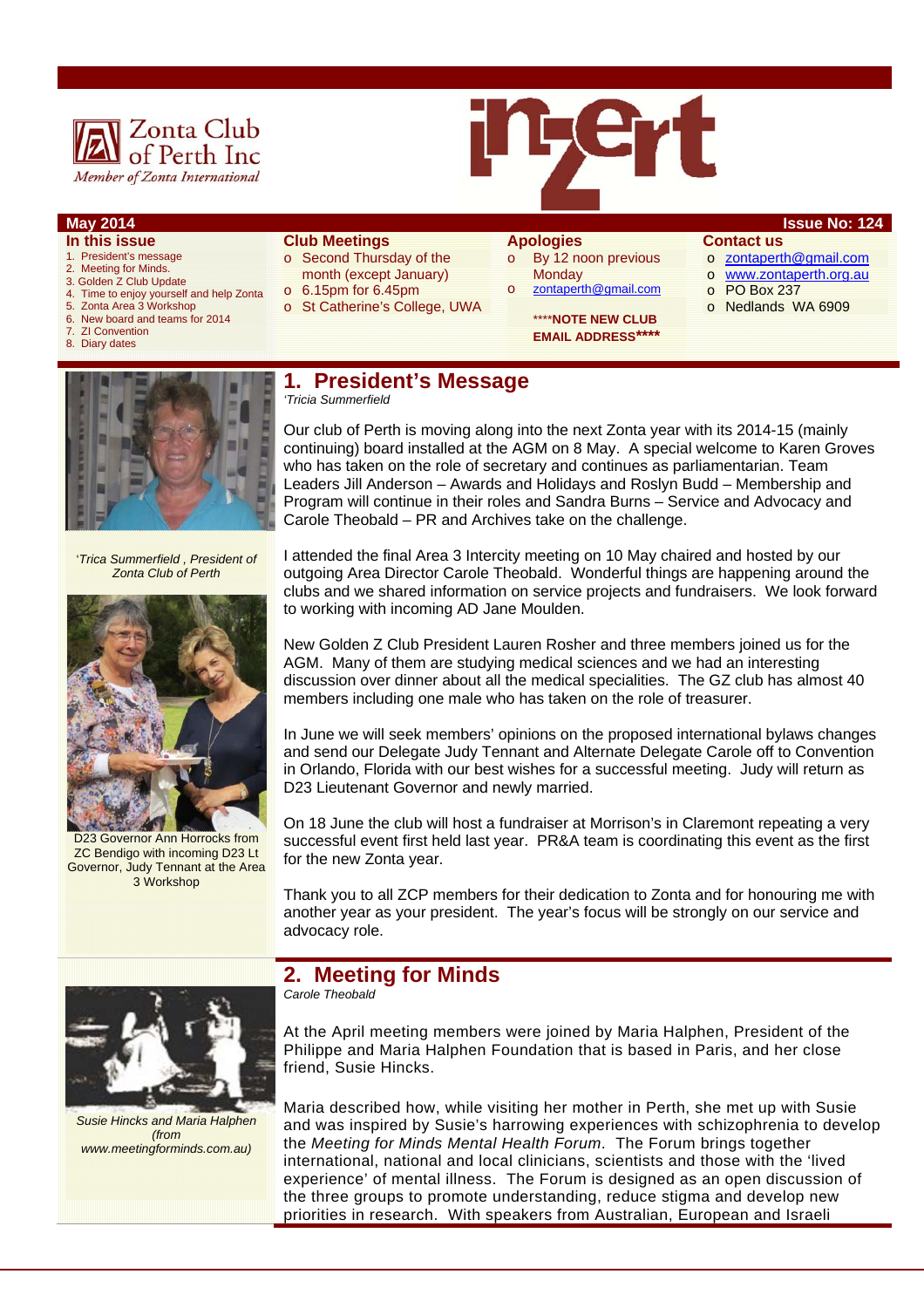

research institutions the May event was the first of its kind in Australia.

With mental illness touching everyone in the community, members were very interested in both Susie and Maria's stories and wished them every success in deepening the ties and broadening the horizons of those working in the mental health industry.

For more information visit www.meetingforminds.com.au



*L-R: Lauren Rosher and Angie Perkins, Postive Pathways Project Officer, Zonta House Refuge Association* 



*Golden Z Club Members at May Dinner Back L-R Jessica Doskovic, Brittany Phillips, Emily Scott, Lauren Rosher (Pres.) and Den Scheer Front L-R Wendy Hang and Emma Saunders* 



*Order your entertainment book on line today!* 

# **3. Golden Z Club Update**

*Sandra Burns* 

The Golden Z Club is going from strength to strength under the leadership of President Lauren Rosher. Lauren provided an update to members at both the April and May meetings. Members were fascinated to hear how the GZ club recruited new members at the University's Orientation Week – including distributing vouchers for 'Chutney Mary's', with information about the GZ club. What a great way to encourage fellowship among potential members. The promotion was very successful with around 40 members being recruited.

The GZ club has now elected its executive, discussed plans for events to be held throughout the year and are inviting and canvassing a number of options for projects.



*Golden Z Club members meet with Angie Perkins (centre back row)*  Prior to the Zonta Club meeting, 21 Golden Z Club members met at St Catherine's for a presentation by Angie Perkins on the Positive Pathways- an initiative of the Zonta House Refuge Association. It is likely that the students will be involved in a major fundraising activity to support and fund a Retreat for women undertaking the Positive Pathways.

Lauren has also met with personnel from Ishar, the Multicultural Women's' Health Centre in Mirrabooka, and plans for support and activities are being discussed. The students are also keen to be involved in the Birthing Kit assembly day with Trinity College.

## **4. Time to enjoy yourself – and help Zonta!**

With the thought of dark nights and winter rains ahead, why not keep your spirits up by planning some fun in your life? Our Club has two ways to help you here!

- 1. **View Morrison's Winter Collection** on Wednesday 18 June, 6-8pm at Morrison's Claremont Quarter store. Tickets \$40 from www.trybooking.com/EOJT
- 2. **Entertainment Books** just \$65 and valid from 1 June 2014 to 30 May 2015. This year you can purchase either an 'app' for your smart phone or the traditional hard copy book. Both formats contain discounts to save you thousands of dollars on eating out, flying, hotels and many other forms of entertainment. The club gets \$12 for each book/app sold. Order on line via the link on our club web page. If you select 'collect book' Carole will bring your book to the next club meeting.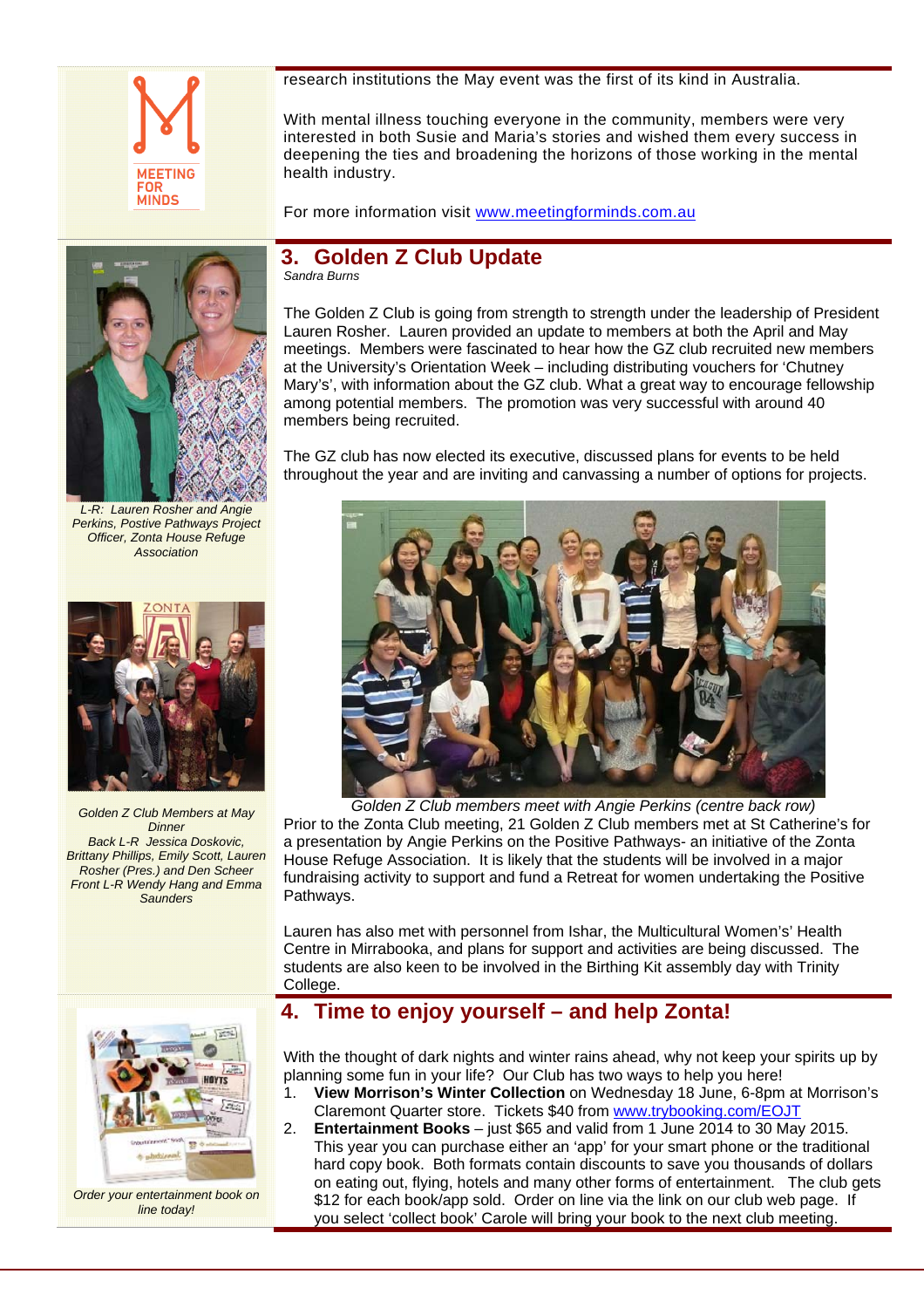## **5. Zonta – what is your pleasure? Area 3 Workshop 2014**  *Gill Palmer*



*Letitia Depiazzi, President ZC Perth Northern Suburbs welcomed members to the workshop.* 



*Ann Horrocks and Carole Theobald check program details.* 



*Elizabeth Woodgate, member of the ZC of Peel and Zonta International Director and Board member* 



*L-R Lennie McCall with prospective ZI Director, Alison Martin* 

The sun was shining and the ground still wet from the early morning rain, as Zonta members arrived at Heathcote Centre, Duncraig Rd, Applecross for the District 23, Area 3 Workshop on May  $10<sup>th</sup>$ . The ZC Perth NS had done a great job in setting up the venue with tea and coffee on tap throughout the day and the break out area full of displays about Zonta. Members had travelled from Dunsborough, Bunbury, Mandurah and the wider metropolitan area, so all enjoyed catching up over a cuppa on arrival.

*Letitia Depiazzi*, President of Perth Northern Suburbs, being the host club, welcomed around 50 members from all six clubs in Area 3 as well as District Governor Ann Horrocks from Bendigo in Victoria who had flown to WA for the event. The morning session focussed on how you could get pleasure through the various roles in Zonta.

*Carole Theobald*, Area 3 Director, led us through the hierarchy of Zonta from being a Club Member through to International President. Drawing on members' experiences in the room and, with the help of Leanne Sultan and Kath Snashell from Perth NS, we identified the challenges faced and satisfaction found by 'stepping up' in Zonta. I found it amazing that so many members present had held positions in Area 3, District 23 and ZI. Carole reminded us that Zonta websites have an amazing amount of current information and should be browsed regularly by all members. Her 'On a Role with Zonta' presentation is now available on the D23 website.

*Ann Horrocks*, D 23 Governor, gave us an insight into her role within Zonta and how lucky we are that the international language of Zonta is English. She noted that in countries where English is not the first language, communication is a mammoth task. Ann's role has been to disseminate information from 'above and below'. Email communication makes things happen more quickly, but to reduce the email burden she explained how she tries to combine various emails before forwarding them – stressing that emails needed to be easy to read so all members were equally informed. Ann received Governor's training in Chicago and was formally installed in her role at the ZI Convention in Turin. She tries to keep informed of everything that is expected of her within her Zonta role. Her first tasks included setting up the District 23 Committees and training the incoming board members. This biennium the Board has met in Geelong, Perth, Adelaide and Bendigo and has taken on the additional responsibility of updating the D23 Constitution and Rules of Procedure. At times her role can be frustrating especially when she has to get reports from each Area in time to meet deadlines given to her from 'above', but overall she has found the position to be very rewarding. She found that ZI's monthly Newsletter was an essential item to use as a resource in order to keep on top of communications. She ended with two short videos, including the Ring the Bell program, that exemplifed the Zonta Says NO message.

*Elizabeth Woodgate*, from the Zonta Club of Peel, told us of her experiences as a current Director of the Zonta International and Zonta International Foundation board. She is the liaison between the ZI Board and four Districts that include Illinois and Wisconsin in USA, Austria, Croatia, Cyprus, Czech Republic, Germany, Greece, Hungary, Italy, Liechtenstein, Switzerland, Turkey as well as two clubs in Mongolia. She described attending District conferences in USA and Europe and how culture and language made these four Districts very different. Most activities are conducted by email and teleconference with face to face meetings being held at ZI headquarters in Chicago and at the ZI Convention site in Orlando, Florida. She has made many friends from other countries in her role and is looking forward to meeting up with them again at Convention next month. She urges all members to try to attend one International Convention so they may experience the true internationalism of Zonta. It was also interesting to note that Alison Martin is currently on the ZI slate for an International Director position – so we may have another ZI Director in Area 3 next biennium.

Members took advantage of the sun by enjoying a healthy, light, picnic lunch outside on the lawn, admiring the view over the Swan River. After lunch, the afternoon sessions were devoted to creating opportunities through the refuge and literacy.

*Mary Gurgone,* from ZC Perth and Chair of the Board of the Zonta House Refuge Association, described how in 1984, the now defunct Zonta Club of South of Perth founded the refuge so that women escaping a violent relationship who had no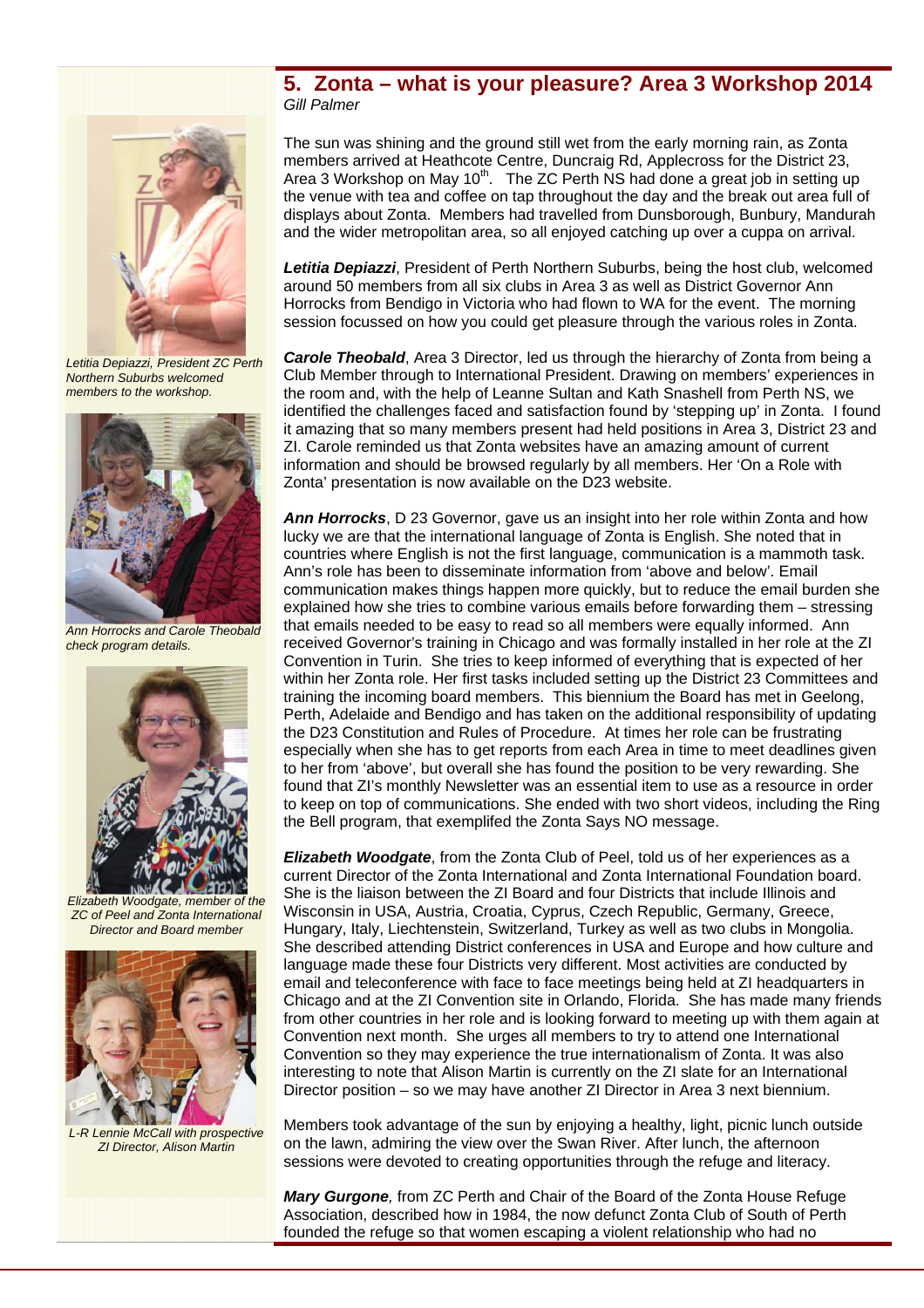

*Chatting in the sunshine over our healthy picnic lunch on the lawn* 



*Kelda Oppermann – Project Manager of Positive Pathways Program* 



*Deb Mason – founder of the Starting Over Support Program* 



*Marina Kuneman – Teaching Literacy* 



*More information on Positive Pathways may be found at the Zonta House Women's Refuge web site at www.zontahouse.org.au.* 

dependent children had somewhere to go. Since this time over 8,000 women have benefitted from the refuge's wide range of services. The refuge's latest initiative is the Positive Pathways Program, supported through a \$200,000 one-off grant from the Criminal Property Confiscation Grants Program.

*Kelda Oppermann,* Project Manager, explained that Positive Pathways focuses on empowering women to make choices about their life before a crisis point is realised. Through a series of information sessions women learn how to understand domestic and family violence, its impacts and affects, how to look for warning signs and how to respond. They are also provided with practical skills around housing options, addressing debt, financial guidance, emotional resilience and communication. There are even some sessions to improve self-esteem with the hairdressing and makeup sessions giving many women a 'lift'. After the training the women are mentored until they are confident with their new found skills. Kathyrn, who has been through the Positive Pathways program, described how she was living quite happily in an inherited home, until she met her partner. The relationship started well, but ended when her partner became abusive and manipulated her property from her – leaving her homeless and impoverished. She worked three jobs just to pay the rent and had no security for the future… Positive Pathways has helped her to rebuild her life.

*Deb Mason.* a member of the ZC Perth, told the audience about her 'epiphany' during a long drive across the Nullarbor that led to her founding *Starting Over Support.* Women going to the refuge, often leave all their worldly goods behind when they leave an abusive relationship. SOS is all about providing furniture and household items to women that leave the refuge so that they don't have to get into debt when setting up home again. Deb has been extremely busy organising the acquisition of second hand furniture in good condition and other household goods as well as the administration of this new project. She acquires refrigerators and washing machines from places like 'gum tree' and gets them checked by electricians before passing them on. She works with the women leaving refuges (not just the Zonta House refuge) to see what they need and her checklist includes over 300 hundred items ranging from beds and blankets to brushes and bleach. She has negotiated discounts with a hire truck company to collect and deliver furniture and would appreciate the help of any members/friends who can spare even just one afternoon/morning a month to help out. Members can also donate furniture and make tax deductible donations to SOS – just donating a dollar a week e.g. \$52 a year can make a huge difference. Download the donation form from the club website at www.zontaperth.org.au.

*Letitia Depiazzi* then showed how Zontians at the ZC Perth Northern Suburbs raised \$20,000 last year with its imaginative Duck Auction that was advertised as part of the Perth Fringe Festival. Artists painted and decorated wooden ducks that caught the public's imagination. The funds raised have been used to provide three camps for families affected by domestic violence – the camps provide a safe environment where families can access professional counsellors and also have a lot of fun!

This session was followed by a lively panel discussion and tea break. Throughout the day members were challenged to identify members from key experiences e.g. did you know that Ann Horrocks used to electroplate missile launchers, Linley Scott had a close shave with crocodiles in a 12ft dinghy in choppy seas, Carole Theobald worked in the sewers, and Judy Tennant….well you had to be there to find out that story!!

*Marina Kuneman* was the final speaker who shared her passion for teaching literacy. Using information gained from over 30 years of research, and her experience of working with migrants, she broke down the steps and strategies needed to gain longterm literacy. Members were fascinated at the complexity of this task as they worked through various listening and sound making exercises.

It was a very interactive workshop and at the end of the day, Ann Horrocks summarised the day's activities. The raffle was drawn and I WON IT! *Letitia Depiazzi*  then formally closed the workshop and invited those present to join her at the Raffles Hotel for drinks and a meal with Ann Horrocks. About 20 members took up this invitation and over great food and lovely wines, unwound after a busy day and shared some excellent Zonta fellowship.

*Carole notes: Many thanks to Letitia Depiazzi, Leanne Sultan and Palma Phipps for their help in organising the day and to all members for their active participation!*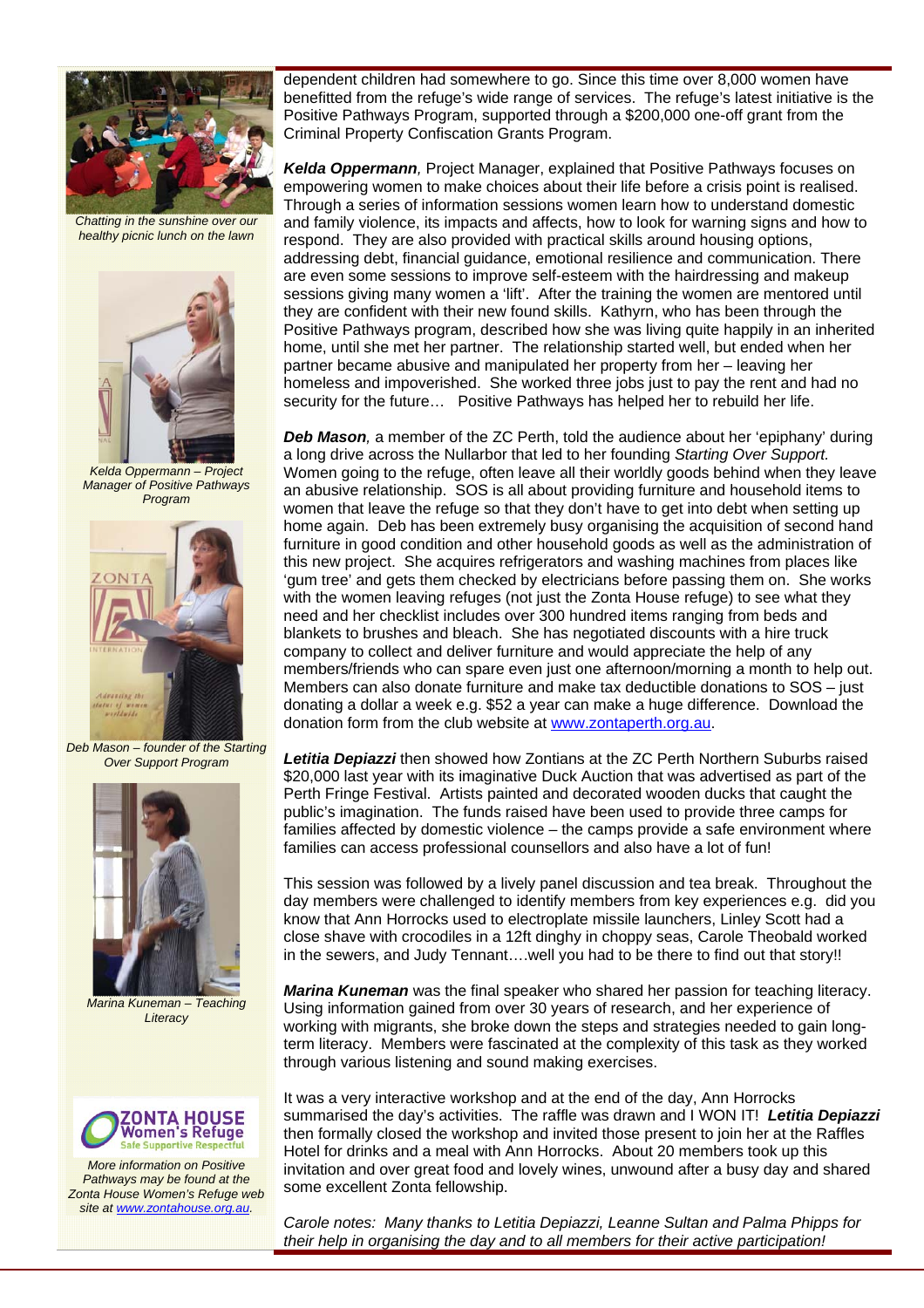## **6. The New Board and Teams for 2013-4**

The Annual General Meeting was held at the May meeting and the Board members present were installed by Area 3 Director, Carole Theobald. President 'Tricia Summerfield also confirmed the teams for the coming year.

#### *Board:*

*President*: 'Tricia Summerfield *1st Vice President:* Sandra Burns *2nd Vice President:* Rosyln Budd *Treasurer:* Val Gandossini *Secretary*: Karen Groves *2nd Year:* Director: Jill Anderson *2nd Year:* Donella Caspersz

## *Service and Advocacy*

*Leader: Sandra Burns*  Wendy Atherden (LOA) Mary Gurgone (LOA) Helen Margaria (LOA) Deb Mason Lennie McCall, AM Lyn McArthur Larraine McLean (LOA) Vera Riley (LOA)

## *Program & Membership*

*Leader: Roslyn Budd*  Deanna Byers Karen Groves Lois Joll Gillian Palmer Sue Schafers

#### *Non-Board appointments:*

*Parliamentarian:* Karen Groves *Archivist and Correspondence Secretary*: Margaret Medcalf *Golden Z Club Liaison:* Sandra Burns

## *Nominating Committee:*

Chris Hodges, Lyn McArthur

#### *Public Relations and Archives*

*Leader : Carole Theobald*  Sciona Browne (LOA) Margaret Medcalf, OAM Jeri Sein (LOA) 'Tricia Summerfield Judy Tennant Agnes Vacca

*Awards and Holidays Leader: Jill Anderson*  Donella Caspersz Ronette Druskovich Kate Ellson Janet Fitchat (LOA) Chris Hodges Wendy MacGibbon

# **7. 62nd Zonta International Convention**

The 62<sup>nd</sup> Zonta International Convention takes place in Orlando, Florida from June  $27<sup>th</sup>$ to July 1<sup>st</sup> 2014. Judy Tennant will be our club's Delegate and Carole Theobald our club's Alternate Delegate at the Convention. The next Inzert will be eagerly awaited as it will be full of their experiences whilst there.

## *Bon Voyage Carole and Judy.*

## **8. Diary Dates**

**Thursday 12 June: Club dinner meeting, St Catherine's College, 6.15 for 6.45pm.** 

**Wednesday 18 June: Morrison Winter Collection, 6-8pm -** Welcome in this season's winter fashions at Morrison's store at the Claremont Quarter. Over a glass of bubbly and finger foods, enjoy an evening learning more about the Morrison story from its dynamic founders and take the opportunity to try on the latest fashions. Morrisons will give a % of all sales to Zonta. Tickets are \$40 via www.trybooking.com/EOJT Please list dietary requirements when you book. See flyer overleaf.

#### **Friday 27 June to Tuesday 1 July: Zonta International Convention, Orlando**

**Friday to Sunday 8-10 August: Pregnancy, Babies and Children's Expo -** If you can help out on the Birthing Kit Stand over this period, please contact Jean Wyder at wydervision@gmail.com

**Sunday 31 August: City to Surf Fundraiser:** Help raise funds for the Zonta House Refuge Positive Pathways program by walking or running the 4km, 12 km, 21 km or full 42 km course – or providing a donation! See flyer on club website.

**Saturday 8 November: Founders' Day Dinner and Woman of Achievement Award** presentation, Mallard Duck, Henley Brook.

Please purchase your Entertainment Book or the new smartphone App today! Just follow the link from our club's web page….





*Incoming board members L-R 'Tricia Summerfield, Jill Anderson, Sandra Burns and Val Gandossini were installed by Carole Theobald – Area 3 Director*